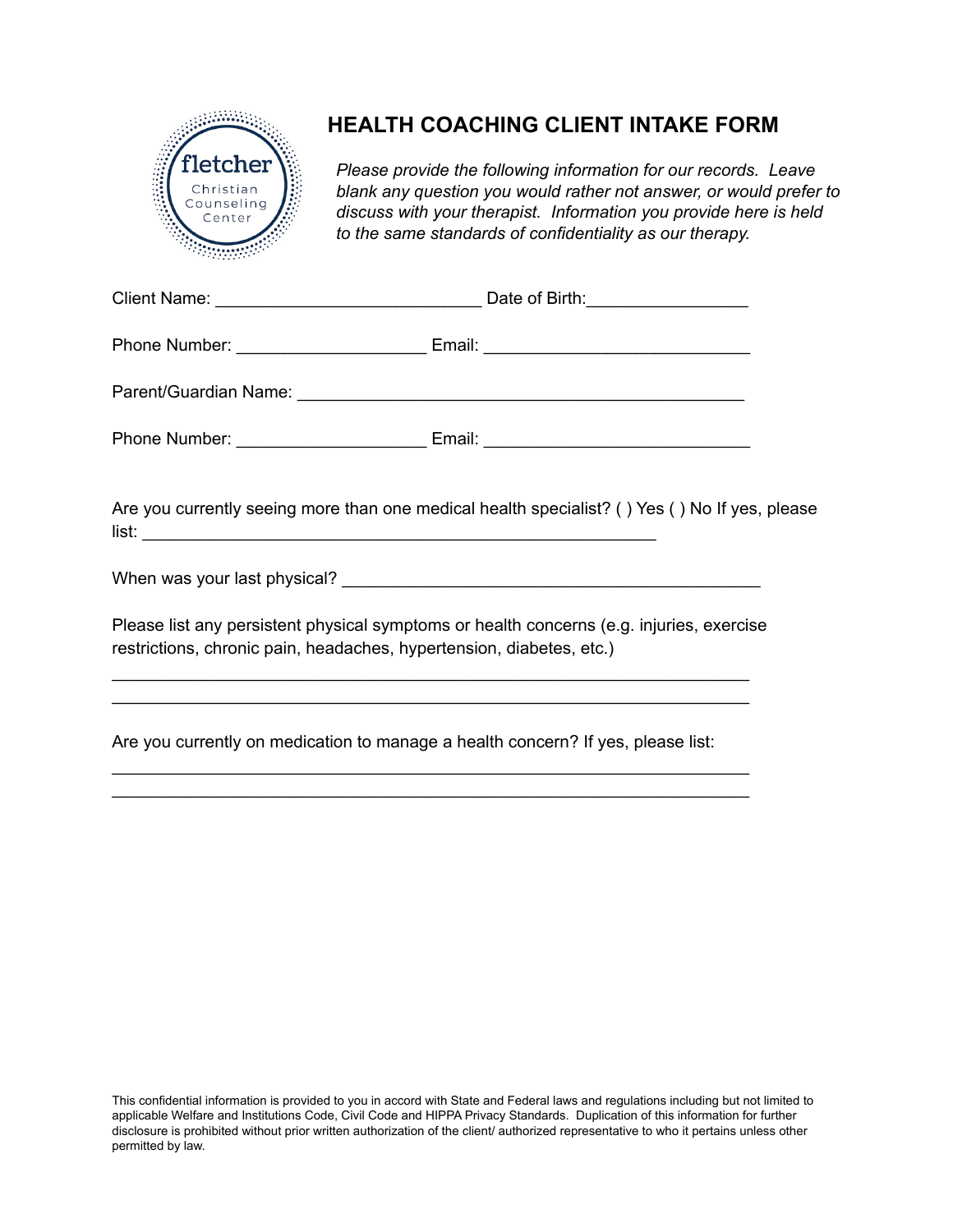Coaching Priorities

*I would like to address the following areas with my coach (Choose all that apply and please number in order of priority)*

- \_\_\_ Nutrition
- \_\_\_ Manage or maintain current weight
- \_\_\_ Increased energy/productivity
- **\_\_\_** Improve eating Habits
- Manage or improve injuries
- \_\_\_ Improved appearance
- \_\_\_ Feel/look younger
- \_\_\_ Improved muscle tone
- \_\_\_ Improved muscle mass
- \_\_\_ Athletic performance
- \_\_\_ Decreased stress
- \_\_\_ Improve sleep
- \_\_\_ Improved self esteem
- Improved family well-being
- \_\_\_ Improved life satisfaction
- \_\_\_ Improved productivity
- \_\_\_ Decreased depression
- \_\_\_ Decreased alcohol consumption
- **LET** Decreased tobacco consumption
- \_\_\_ Improvement of health risks or medical conditions
- \_\_\_ Reduce need for Medication
- \_\_\_ Improved relationships
- \_\_\_Other (please explain)\_\_\_\_\_\_\_\_\_\_\_\_\_\_\_\_\_\_\_\_\_\_\_\_\_\_\_\_\_\_\_\_\_\_\_\_\_\_\_\_\_\_\_\_\_\_\_\_\_\_\_\_\_\_\_

1. What one thing do you want more of in your life right now?

## 2. What one thing do you want less of in your life right now?